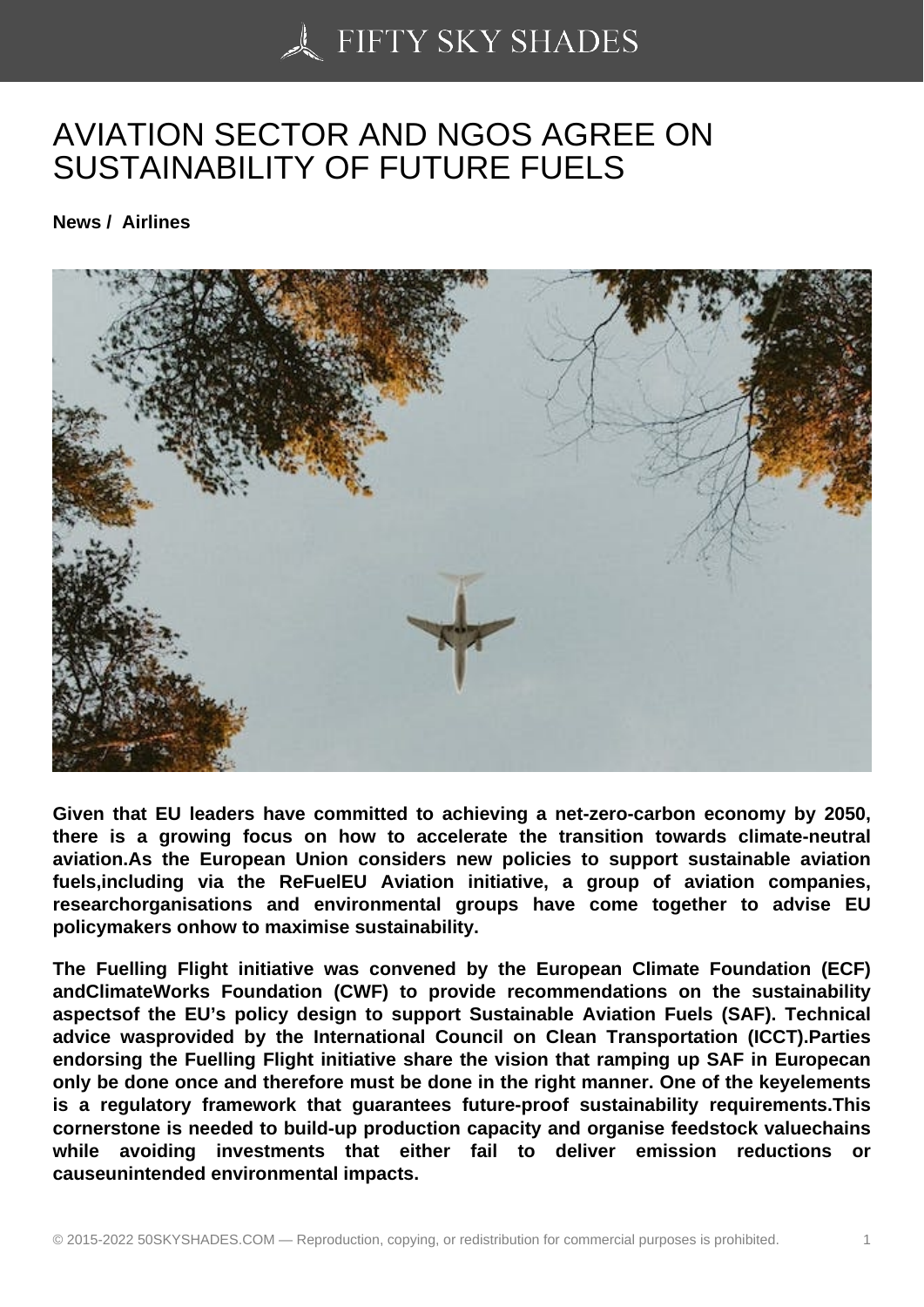Theseguiding principles have been endorsed by the following organisations:



"Europe must ensure that future policies only promote the most sustainable fuels for reducing the climate impact of aviation, and the EU needs to avoid repeating the mistakes of the past,"said Pete Harrison, Executive Director for EU Policy at the ECF. "The current RenewableEnergy Directive does not ensure that fuels used in Europe meet the sustainability standardsdesired by civil society nor of leading airlines. In the Fueling Flight initiative, aviationcompanies, research organisations and environmental groups have now reached agreementon this important topic, and we propose shared guidelines on how to minimise environmentalimpacts. Policymakers should take this into consideration when defining a policy frameworkthat is fair, affordable and meets the highest sustainability standards without compromise."

## Recommendations

The paper makes various recommendations, including:

- to prioritize e-fuels and fuels made from wastes and residues;
- exclude biofuels produced from dedicated cropland;
- to execute case-by-case assessments of local environmental impacts;
- and to support multiple technology pathways.

## Next Steps

We will explore complementary aspects to ensure that truly sustainable SAF becomesavailable in Europe at reasonable cost and in adequate volumes. With this addition, webelieve we will have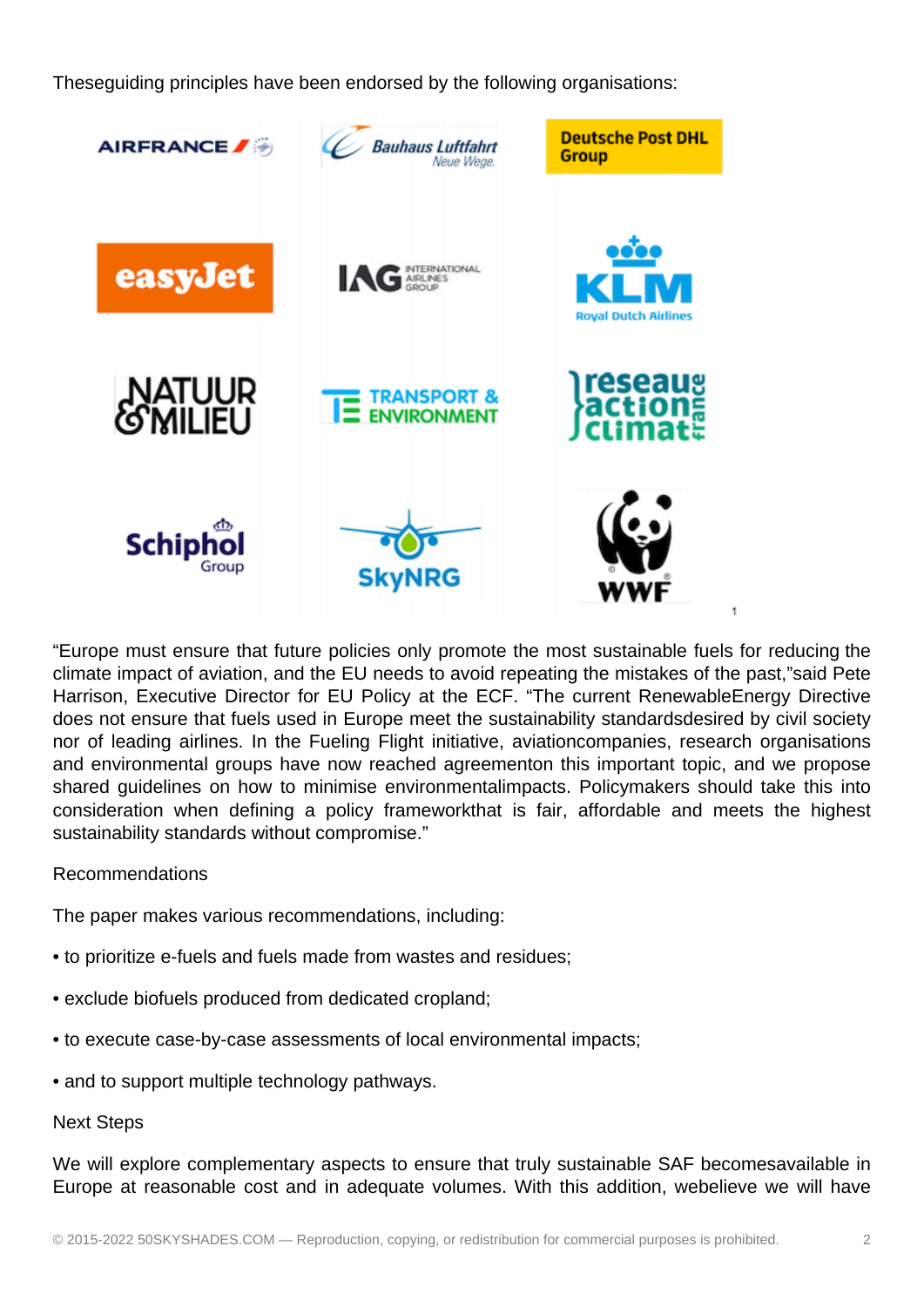covered all critical elements to be considered by policy makers.

**Pieter Elbers, CEO of KLM commented:** "With the COVID-19 crisis, sustainability is even more of an issue on the airline's agenda for the future. At KLM, we remain committed to our 'Fly Responsibly' initiative, our sustainability ambitions, and The road ahead will therefore be strengthened.The rejuvenation of the fleet continues, and the increase in the production of sustainable aviation fuel (SAF) are priority axes to achieve our carbon reduction objectives. 'Fueling Flight' initiative, we encourage European policymakers to define a legal framework that meets the highest sustainability standards. At the same time, we advocate affordable pricing for sustainable aviation fuel, coupled with equal demands for All parties. The path is thus cleared for a faster increase in SAFs, which will help us reduce our impact on the planet and accelerate our ambitions for sustainable aviation. "

**Here is what Pete Harrison, European Policy Executive Director at the European Climate Foundation told:** "Europe must ensure that future policies promote only the most sustainable fuels to reduce the impact of aviation on the climate, and it must avoid repeating the mistakes of the past." "As part of the 'Fueling Flight' initiative, airlines, research institutes and environmental groups have now reached agreement on this important topic, and we are proposing common guidelines on how to minimize the impacts Policy makers should take this into account when defining a fair and affordable policy framework to meet the highest standards of sustainability without compromise. "

**A comment from Maarten van Dijk, Managing Director of SkyNRG:** "To achieve aviation climate goals, it is essential to start rapidly increasing SAF production capacity, in collaboration with all relevant stakeholders, including governments and NGOs. Stable and long-term policy frameworks term are essential to allow the increase in capacity, and the explicit exclusion of raw materials and unsustainable supply chains is - in our opinion - an important element of a future policy. That is why we are proud to be one of the companies participating in this Fueling Flight initiative. We only have one chance to get it right. "

**Andrew Murphy, Aviation Director at Transport and Environment (T&E)commented** : "The aviation fuels policy that Europe is launching this year will be crucial in determining whether the airline industry is finally on the path to sustainability. Europe must avoid repeating the mistakes of the past by putting end support for biofuels from crops and instead supporting new fuels, especially e-fuels derived from additional renewable electricity. Today's statement is an important recognition of this need by a wide range of actors ".